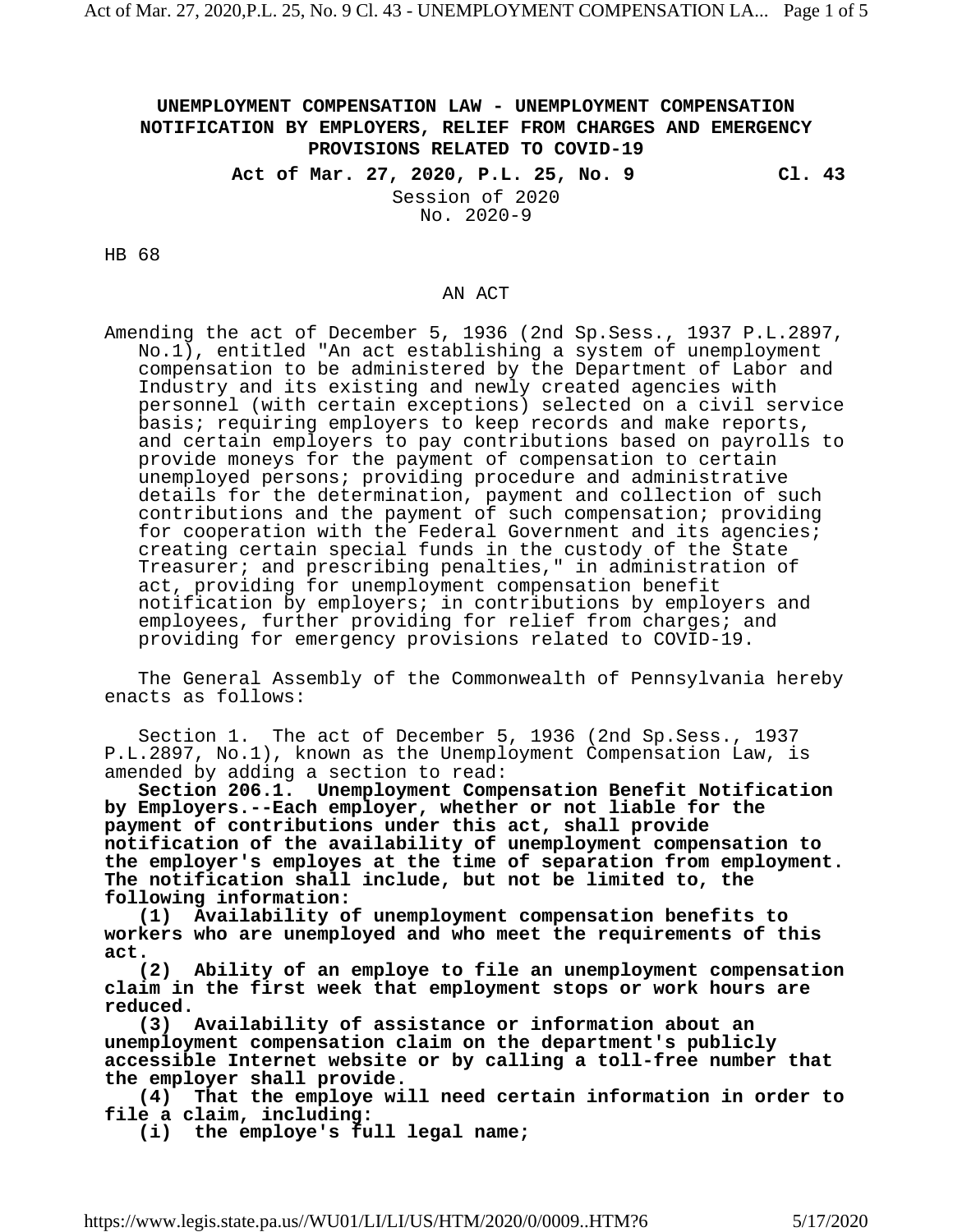**(ii) the employe's Social Security number; and**

**(iii) if not a citizen or resident of the United States, authorization to work in the United States.** 

Section 2. Section  $302.1(b)(2)(i)$  and  $(3)(i)$  of the act are amended to read:

Section 302.1. Relief from Charges.--Notwithstanding any other provisions of this act assigning charges for compensation paid to employes, except for section 302(a)(2), the department shall relieve an employer of charges for compensation in accordance with this section and section 213 of this act.

\* \* \*

(b) Requests for relief from charges:

\* \* \*

(2) If an employer is requesting relief from charges on the basis of a separation that occurs on or before the date the claimant files an application for benefits or on the basis of continuing part-time work, the following shall apply:

(i) If the request is filed within [fifteen (15)] **twenty-one (21)** days after the date of the earliest notice issued by the department under section 501(a) of this act indicating that the claimant is eligible under section 401(a) of this act and relief is granted, relief shall begin with the earliest week for which the claimant is eligible for benefits pursuant to the claimant's application for benefits.

\* \* \*

(3) If an employer is requesting relief from charges on the basis of a separation that occurs after the claimant files an application for benefits, the following shall apply:

(i) If the request is filed within [fifteen (15)] **twenty-one (21)** days after the date of the earliest notice issued by the department indicating that the claimant is claiming benefits subsequent to the separation and relief is granted, relief shall begin with the earliest week for which the claimant is eligible for benefits following the last day worked.

\* \* \*

Section 3. The act is amended by adding an article to read: **ARTICLE XVI**

**EMERGENCY PROVISIONS RELATED TO COVID-19 Section 1601. Definitions.**

**The following words and phrases when used in this article shall have the meanings given to them in this section unless the context clearly indicates otherwise:** 

**"COVID-19." The novel coronavirus as identified in the Governor's Proclamation of Disaster Emergency issued on March 6, 2020.** 

**Section 1602. Emergency eligibility rules.**

**(a) General rule.--The secretary shall waive provisions of this act to ease eligibility requirements and access to unemployment compensation for claimants whose unemployment is related to the COVID-19 outbreak or the efforts of public health officials to contain and prevent the spread of COVID-19. The secretary shall only waive provisions of this act if the waiver is authorized under this section and is permitted under Federal law.** 

**(b) Waiting period.--The one-week waiting period required under section 401(e) shall be waived for all claimants for the duration of a disaster emergency declared by the Governor because of COVID-19.** 

**(c) Job search and registration requirements.--The job search and registration requirements under section 401(b) shall be waived**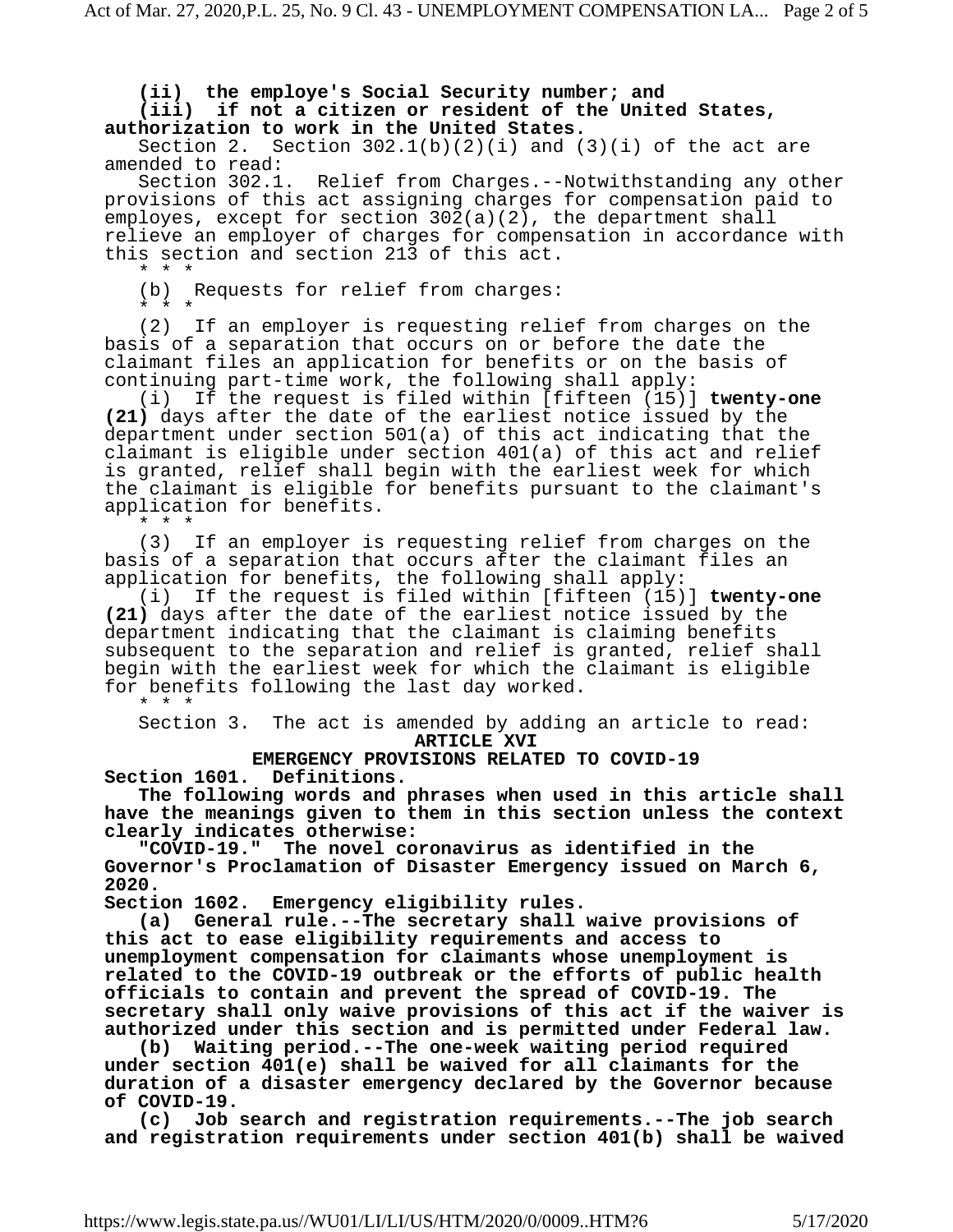**under section 401(b)(6) for all claimants for the duration of a disaster emergency declared by the Governor because of COVID-19.** 

**(d) Construction.--This section shall not be construed to provide unemployment compensation benefits for an individual who does not meet the definition of unemployed as provided under section 4(u).** 

**Section 1603. Relief from charges.**

**(a) General rule.--If the department determines that a claimant's unemployment is related to the COVID-19 outbreak or the efforts of public health officials to contain and prevent the spread of COVID-19, the department shall provide relief from benefit charges for any employer whose account would otherwise be charged under section 302. The department shall only provide relief under this section if permitted under Federal law.** 

**(b) Automatic relief from charges.--Relief under subsection (a) shall be provided automatically for those claims related to the COVID-19 outbreak or the efforts of public officials to contain and prevent the spread of COVID-19. The employer shall not be required to apply for relief under section 302.1 to obtain relief under subsection (a).** 

**(c) Determination of relationship to COVID-19.--The following shall apply:**

**(1) For purposes of this section, the employer who is eligible for relief from charges shall be entitled to relief from charges for weeks of unemployment occurring during the duration of a disaster emergency declared by the Governor which is related to COVID-19 under this section.** 

**(2) For a claim where the department has determined that the claimant's unemployment is not related to the COVID-19 outbreak or the efforts of public health officials to contain and prevent the spread of COVID-19, relief from charges under this section shall be determined in accordance with section 302.1.** 

**(d) Benefit repayment for reimbursable employers.--For any employer who makes payments in lieu of contribution under this act, the following shall apply to payments for benefits for weeks of unemployment occurring during a disaster emergency declared by the Governor related to COVID-19:** 

**(1) An employer who has elected to pay the solvency fee under section 213 shall receive automatic relief from charges in accordance with subsections (b) and (c).** 

**(2) An employer who has not elected to pay the solvency fee under section 213 shall make payments as follows:** 

**(i) The employer shall repay benefits within 120 days of the date of the statement of account notifying the** 

**employer of the repayment obligation. (ii) The department may extend the 120-day time period for repayment up to another 60 days upon the request of an employer who demonstrates financial hardship.** 

**(iii) The department shall offer interest-free payment plans to an employer who demonstrates financial hardship.** 

**(iv) No interest on late payments shall accrue or be charged to employers until January 1, 2021.** 

**Section 1604. Funding of extended unemployment compensation in response to COVID-19.**

**(a) Compliance with Federal requirements.--To the extent Federal funding is authorized for the administration of the unemployment compensation program, extended unemployment compensation, disaster unemployment assistance or any other**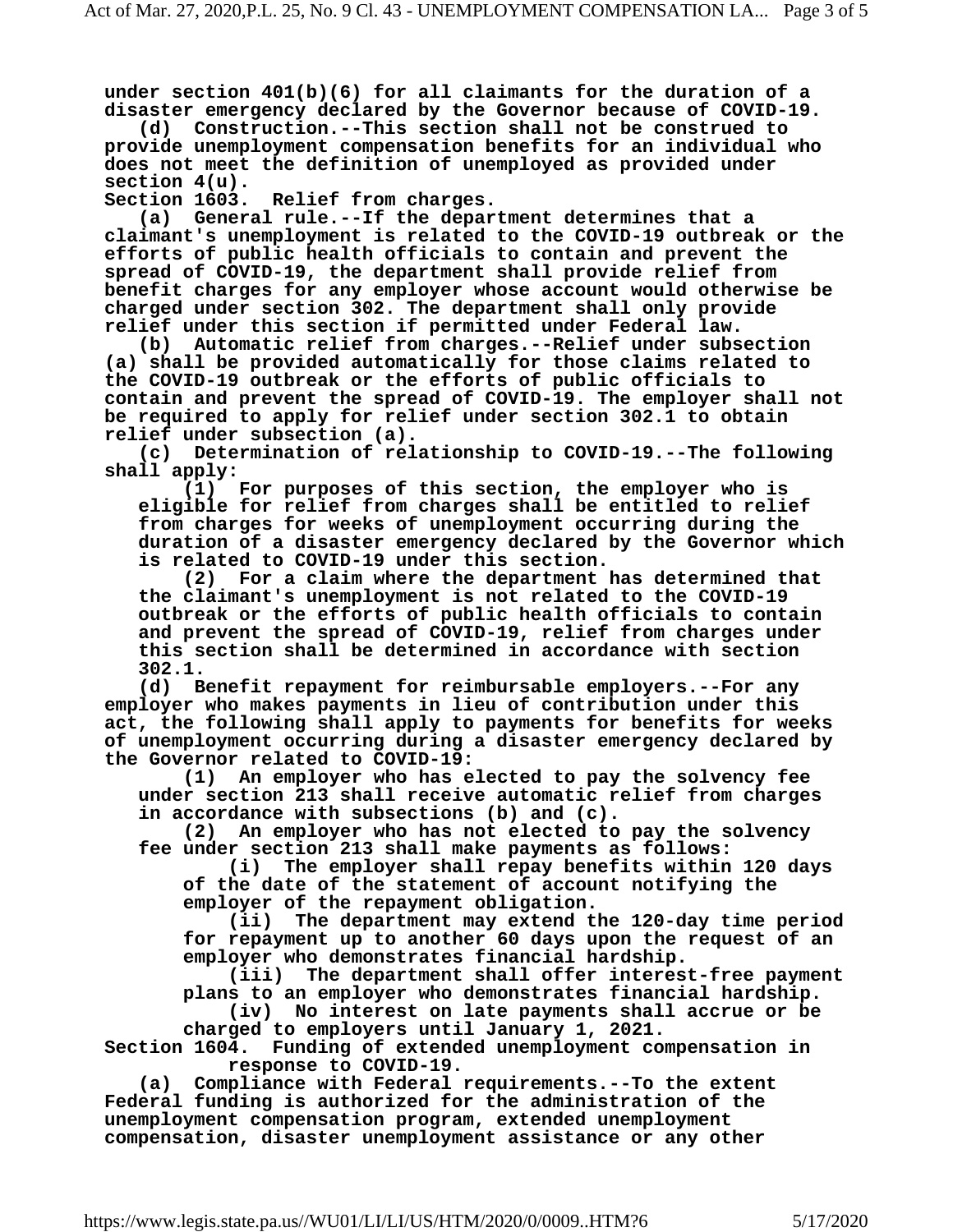**unemployment assistance related to COVID-19 made available by the Federal Government, the secretary is authorized to administer the assistance. The secretary is authorized to adopt temporary regulations to ensure Federal compliance in order to receive funding and the following shall apply:** 

**(1) The temporary regulations shall not be subject to: (i) Sections 201, 202, 203, 204 and 205 of the act of July 31, 1968 (P.L.769, No.240), referred to as the Commonwealth Documents Law.** 

**(ii) Section 204(b) of the act of October 15, 1980 (P.L.950, No.164), known as the Commonwealth Attorneys Act.** 

**(iii) The act of June 25, 1982 (P.L.633, No.181), known as the Regulatory Review Act.**

**(2) The temporary regulations adopted by the secretary shall expire 120 days after the expiration date of the Federal law authorizing the funding.** 

**(a.1) Additional statutory requirements to receive funding.-- If the secretary determines that additional statutory amendments are needed to receive Federal funding related to COVID-19 unemployment assistance beyond the expiration date of the temporary regulations authorized under subsection (a), the secretary shall include legislative recommendations to the General Assembly in the monthly report required under subsection (d).** 

**(b) Sequencing.--The following shall apply to Federal funding received for administrative purposes:** 

**(1) Upon the availability of Federal funding, money received from the Federal Government shall be utilized by the secretary prior to expending any other funds made available to address COVID-19.** 

**(2) (Reserved).**

**(c) Authorized use.--The secretary is prohibited from expending any money made available for administrative purposes in response to COVID-19 beyond what is necessary to administer unemployment compensation.** 

**(d) Report.--The following shall apply:**

**(1) Beginning April 1, 2020, and the first day of each subsequent month, the secretary shall prepare a report detailing any permanent statutory changes that must be made in order for the Commonwealth to comply with Federal requirements for funding and all spending related to unemployment compensation in response to COVID-19 the department has made during the preceding month, including any funding made available through the Federal Government, the Governor's disaster proclamation or any other transfers authorized under this section.** 

**(2) The report under paragraph (1) shall include the number of applications processed, the number of applications approved and denied and the total amount expended.** 

**(3) The secretary shall submit the report under paragraph (1) to the President pro tempore of the Senate, the Speaker of the House of Representatives, the Majority Leader and Minority Leader of the Senate, the Majority Leader and Minority Leader of the House of Representatives, the chairperson and minority chairperson of the Appropriations Committee of the Senate and the chairperson and minority chairperson of the Appropriations Committee of the House of Representatives.** 

**Section 1605. Expiration.**

**This article shall expire on January 1, 2021.**